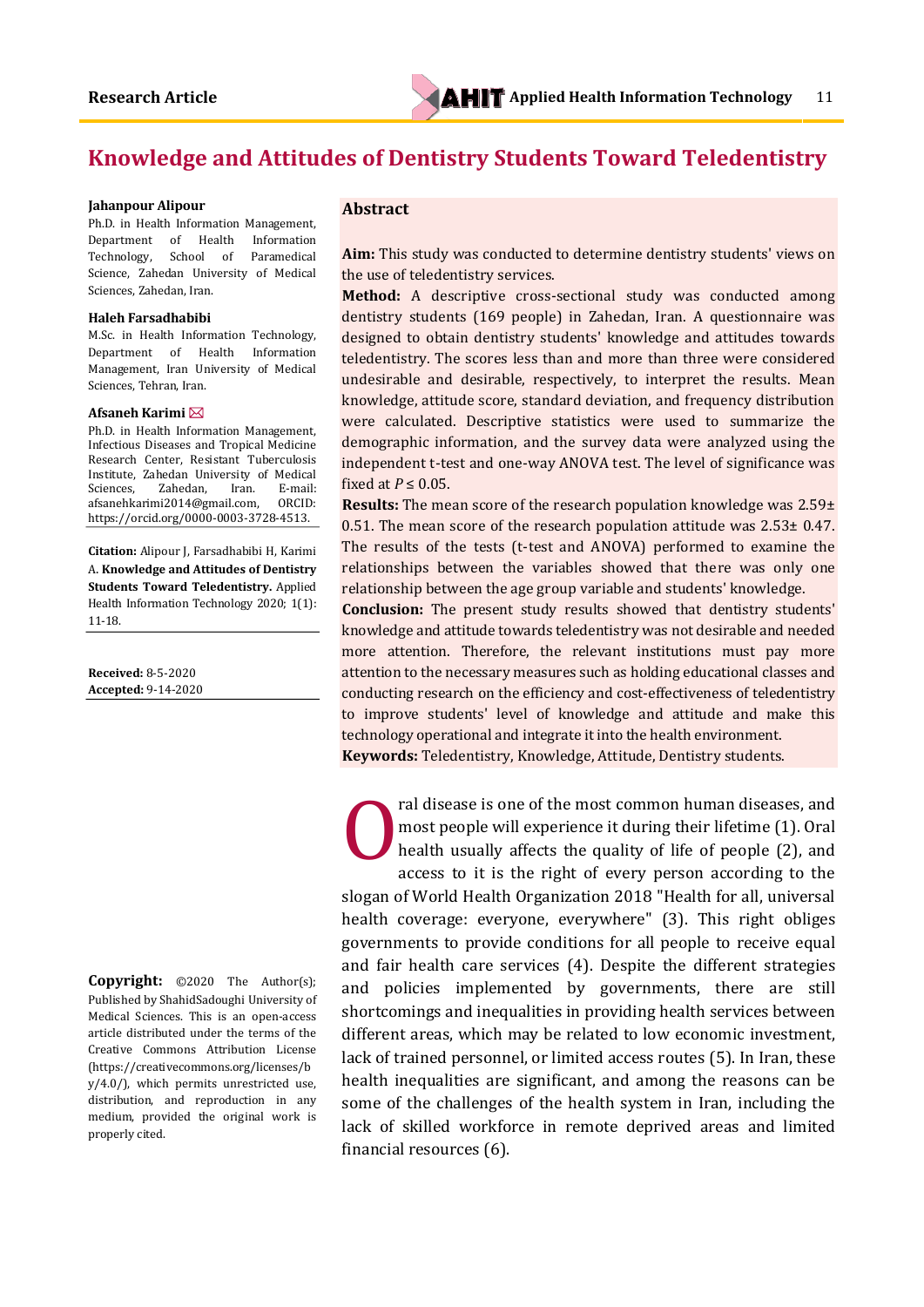The use of information and communication technologies in the health industry, such as telemedicine, has been an effective solution to eliminating health inequalities. Using telemedicine, different professionals can communicate with each other from different places in the shortest possible time and assist each other in education, diagnosis, and treatment (7-10).

Teledentistry is a part of telemedicine that is progressing rapidly and can be used by general dentists and specialists (11). It can be said that teledentistry is the use of information and communication technology for oral care, counseling, education, and public awareness to improve oral health and is an approach that meets the needs of oral care for people who cannot for various reasons seek care and have little or no access to health care (7).

Cost-effectiveness, providing timely information for decision making, improving the quality of care, facilitating access to services, and improving communication between dentists and their patients are some of the benefits of teledentistry. Of course, teledentistry has several obstacles, including technical, legal, educational, and insurance barriers that prevent its acceptance and widespread use by dentists (12). In a study conducted in 2017 in Kerman, a large number of dentistry students did not have sufficient knowledge about teledentistry (13).

Sistan and Baluchestan province is one of the country's vast provinces, which occupies more than 11% of the country (14). There is a long-distance between the cities and the provincial capital (Zahedan), and there are transportation problems for doctors. Also, there is not enough specialized equipment in the cities, and the inequality in the distribution of doctors in this province has existed in the past and has not been eliminated despite many efforts (15).

Therefore, the use of teledentistry can have a great impact on improving the oral health status of the residents of this province. Knowledge and attitude of dental students can play an important role in the use of teledentistry in their future careers. Therefore, the present study was conducted to determine dentistry students' views on the use of teledentistry services.

# **Method**

A descriptive cross-sectional study was conducted among dentistry students in Zahedan, Iran. The study population consisted of 169 undergraduate and postgraduate students of Dentistry School in 2018-2019 who had completed their fourth semester.

A self-administered structured questionnaire was developed and administered to a convenience sample of 16 dentists and health information managers who were interviewed to gain feedback on the questionnaire's acceptability in terms of language clarity. Cronbach's coefficient was found to be 0.86. Mean Content Validity Ratio (CVR) was calculated as 0.89 based on the opinions expressed by a panel of five dentists and health information managers. The face validity was also assessed, and it was observed that 91% of the participants found the questionnaire to be easy.

A questionnaire designed to obtain dentistry students' knowledge and attitudes towards teledentistry consisted of three sections: Section 1; general demographic information (5 questions). Section 2; integrated 12 questions to collect information about knowledge regarding teledentistry. Section 3; comprised of 17 questions to assess the attitude of dentistry students regarding teledentistry. The participant's responses were ranked according to how much they agreed with each statement based on the 5-point Likert scale with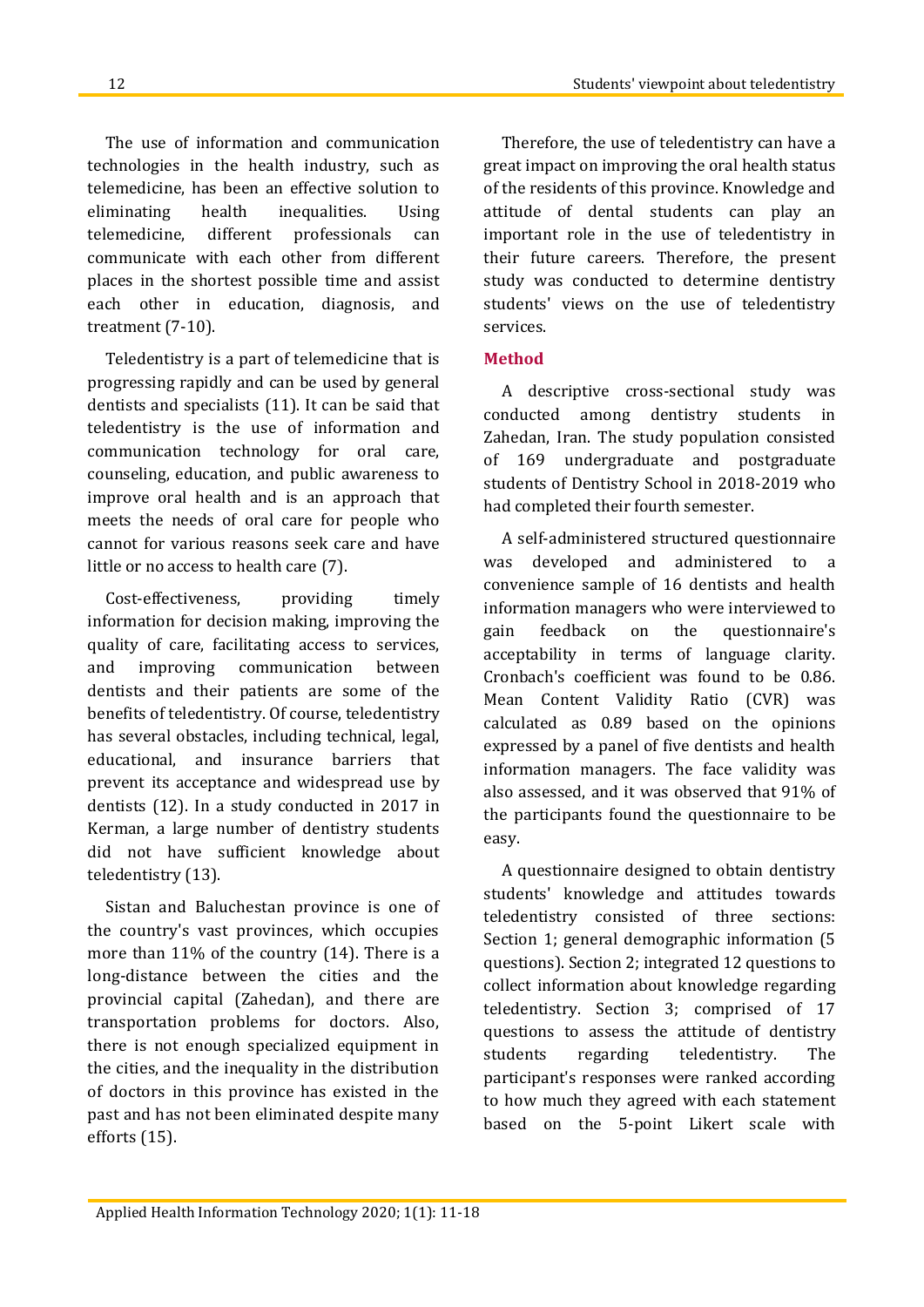alternatives: strongly disagree, disagree, do not know, agree, and strongly agree.

The researchers referred to the Dentistry School of Zahedan with a letter issued by the Vice-Chancellor for Research and Technology to collect the data. The questionnaires were distributed among the 169 students, and 133 of the students completed and submitted the questionnaire. Completed questionnaires were coded, and spreadsheets were created for data entry. The data were analyzed using SPSS 22 software. Each item of the questionnaire was coded from 1-5 (strongly disagree to strongly agree). Higher scores indicate positive appraisals towards knowledge and attitude regarding teledentistry, while the lower scores indicate negative evaluation. The scores less than and more than three were considered undesirable and desirable, respectively, to interpret the results

Mean knowledge, and attitude score, standard deviation, and frequency distribution were calculated. For frequency distribution, strongly disagree and disagree responses were combined into one category (Disagree) and similarly agree and strongly agree on responses (Agree). Descriptive statistics were used to summarize the demographic information, and the survey data were analyzed using the independent t-test and one-way ANOVA test. The level of significance was fixed at  $P \leq 0.05$ .

## **Results**

Most of the students participating in this study (51.9%) were male. The study population's average age was 23.5± 2.73, and 72.5% were aged 20 to 24 years. Most of the students (81.2%) were studying in undergraduate courses. Most students (62.4%) used computers and the Internet for less than an hour a day (Table 1).

The mean score of the research community knowledge was 2.59± 0.51. The phrases "I know about the teledentistry applications in the health sector," "I know the advantages of teledentistry technology," and "Teledentistry has the potential to be integrated into our current dental services" had the highest average scores among the phrases related to students' knowledge. The phrases "Teledentistry can be useful in improving access to oral health care" and "Teledentistry can help to monitor my patient's oral health" had the lowest average mean scores among the phrases related to students' knowledge (Table 2).

The mean score of the research population attitude was 2.53± 0.47. The phrase "I think dental examinations are accurate via computers and intraoral camera as in the traditional office setting" had the highest average score among the phrases related to students' attitude. The phrase "Lack of awareness and infrastructure are the main challenges of teledentistry" had the lowest average mean score among the phrases related to students' attitudes (Table 3).

The results of the tests (t-test and ANOVA) performed to examine the relationships between the variables showed that there was only a relationship between the age group variable and students' knowledge (Table 4).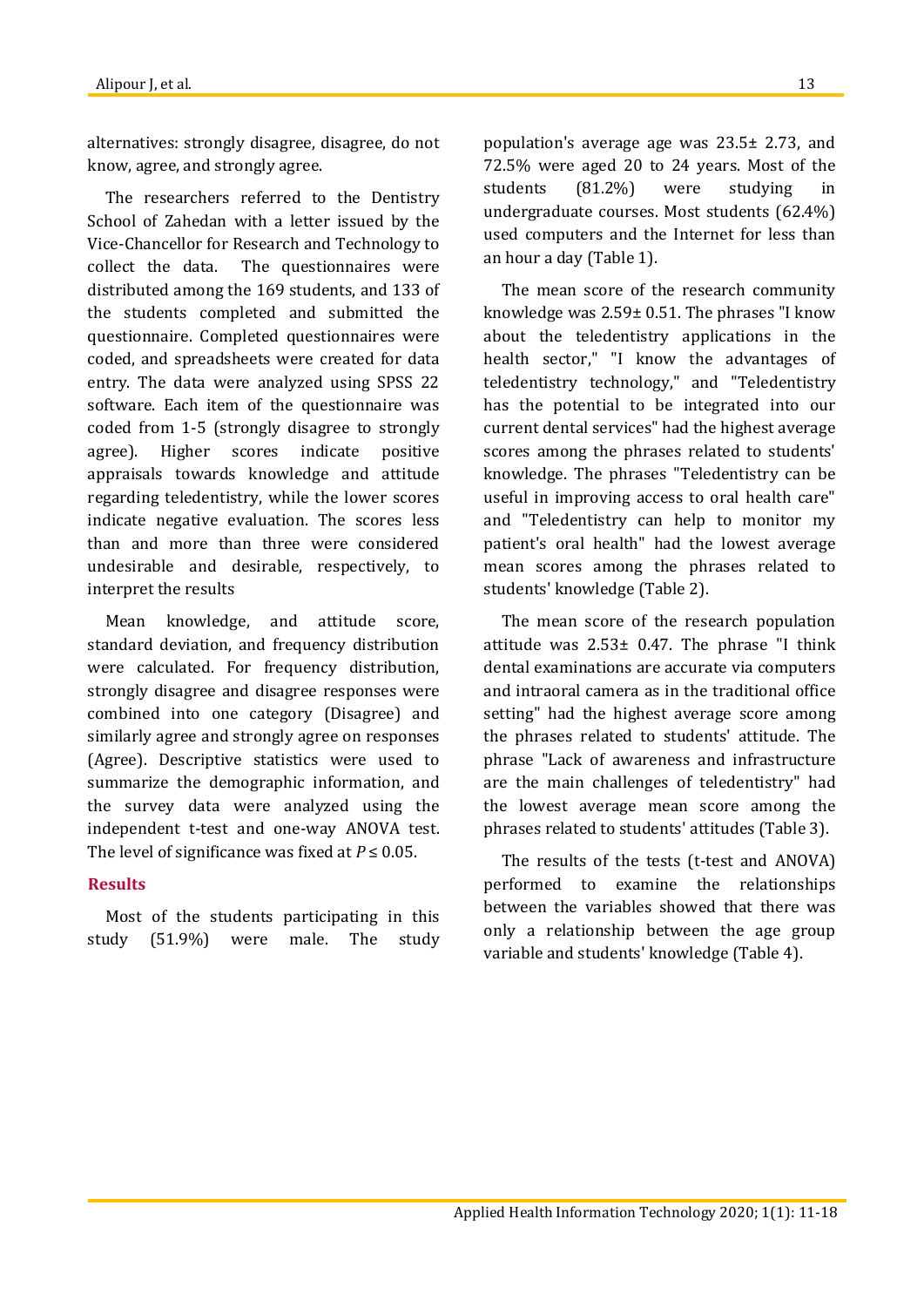| <b>Variables</b>                                  | <b>Number</b>     | Percent |      |
|---------------------------------------------------|-------------------|---------|------|
| Sex                                               | Male              | 69      | 51.9 |
|                                                   | Female            | 64      | 48.1 |
|                                                   | $20 - 24$         | 100     | 75.2 |
| Age                                               | 25-29             | 28      | 21   |
|                                                   | 30 years and more | 5       | 3.8  |
|                                                   | Undergraduate     | 108     | 81.2 |
| Qualification                                     | Postgraduate      | 25      | 18.8 |
| Computer and Internet<br>usage per day (in hours) | Less than an hour | 83      | 62.4 |
|                                                   | $1 - 3$           | 15      | 11.3 |
|                                                   | $3 - 5$           | 24      | 18   |
|                                                   | $5 - 7$           | 8       | 6    |
|                                                   | More than 7 hours | 3       | 2.3  |

**Table 1:** Profile of demographic characteristics of dentistry students

|                                                                                                                                                                             |               | <b>Total Responses</b> |                         |                 |  |
|-----------------------------------------------------------------------------------------------------------------------------------------------------------------------------|---------------|------------------------|-------------------------|-----------------|--|
| <b>Questions</b>                                                                                                                                                            | Agree<br>N(%) | <b>Neutral</b><br>N(%) | <b>Disagree</b><br>N(%) | Mean ± SD       |  |
| I am familiar with the concept of teledentistry.                                                                                                                            | 51<br>(38.3)  | 46<br>(34.6)           | 36<br>(27.1)            | $2.92 \pm 1.09$ |  |
| I know about teledentistry applications in the health sector.                                                                                                               | 44<br>(33.1)  | 47<br>(35.3)           | 42<br>(31.6)            | $3.03 \pm 1.17$ |  |
| I know the advantages of teledentistry technology.                                                                                                                          | 48<br>(36.1)  | 35<br>(26.3)           | 50<br>(37.6)            | $3.02 \pm 1.23$ |  |
| Teledentistry is the practice of the use of computers, the<br>internet, and intraoral camera technologies to diagnose and<br>provides advice about treatment over distance. | 69<br>(51.9)  | 51<br>(38.3)           | 13<br>(9.8)             | $2.47 \pm 0.9$  |  |
| Tele-dentistry is not a face to face interview.                                                                                                                             | 77<br>(57.9)  | 40<br>(30.1)           | 16<br>(12)              | $2.45 \pm 0.87$ |  |
| Teledentistry will help to consult with an expert about a specific<br>patient's problem.                                                                                    | 88<br>(66.1)  | 28<br>(21.1)           | 17<br>(12.8)            | $2.29 \pm 0.93$ |  |
| Teledentistry is good for dental education over the internet and<br>for training primary care dentists.                                                                     | 79<br>(59.4)  | 35<br>(26.3)           | 19<br>(14.3)            | $2.41 \pm 0.92$ |  |
| Teledentistry is useful to educational goals for inexperienced<br>dentists.                                                                                                 | 84<br>(63.1)  | 32<br>(24.1)           | 17<br>(12.8)            | $2.31 \pm 0.95$ |  |
| Teledentistry can help to monitor my patient's oral health.                                                                                                                 | 91<br>(68.4)  | 35<br>(26.3)           | 7<br>(5.3)              | $2.18 \pm 0.85$ |  |
| Teledentistry can be applied in every branch of dentistry.                                                                                                                  | 57<br>(42.8)  | 32<br>(24.1)           | 44<br>(33.1)            | $2.77 \pm 1.11$ |  |
| Teledentistry can be useful in improving the access to oral<br>health care                                                                                                  | 95<br>(71.4)  | 32<br>(24.1)           | 6<br>(4.5)              | $2.17 \pm 0.75$ |  |
| Teledentistry has the potential to be integrated into our current<br>dental services.                                                                                       | 37<br>(27.8)  | 54<br>(40.6)           | 42<br>(31.6)            | $3.02 \pm 0.93$ |  |

**Table 2:** Knowledge of population research about teledentistry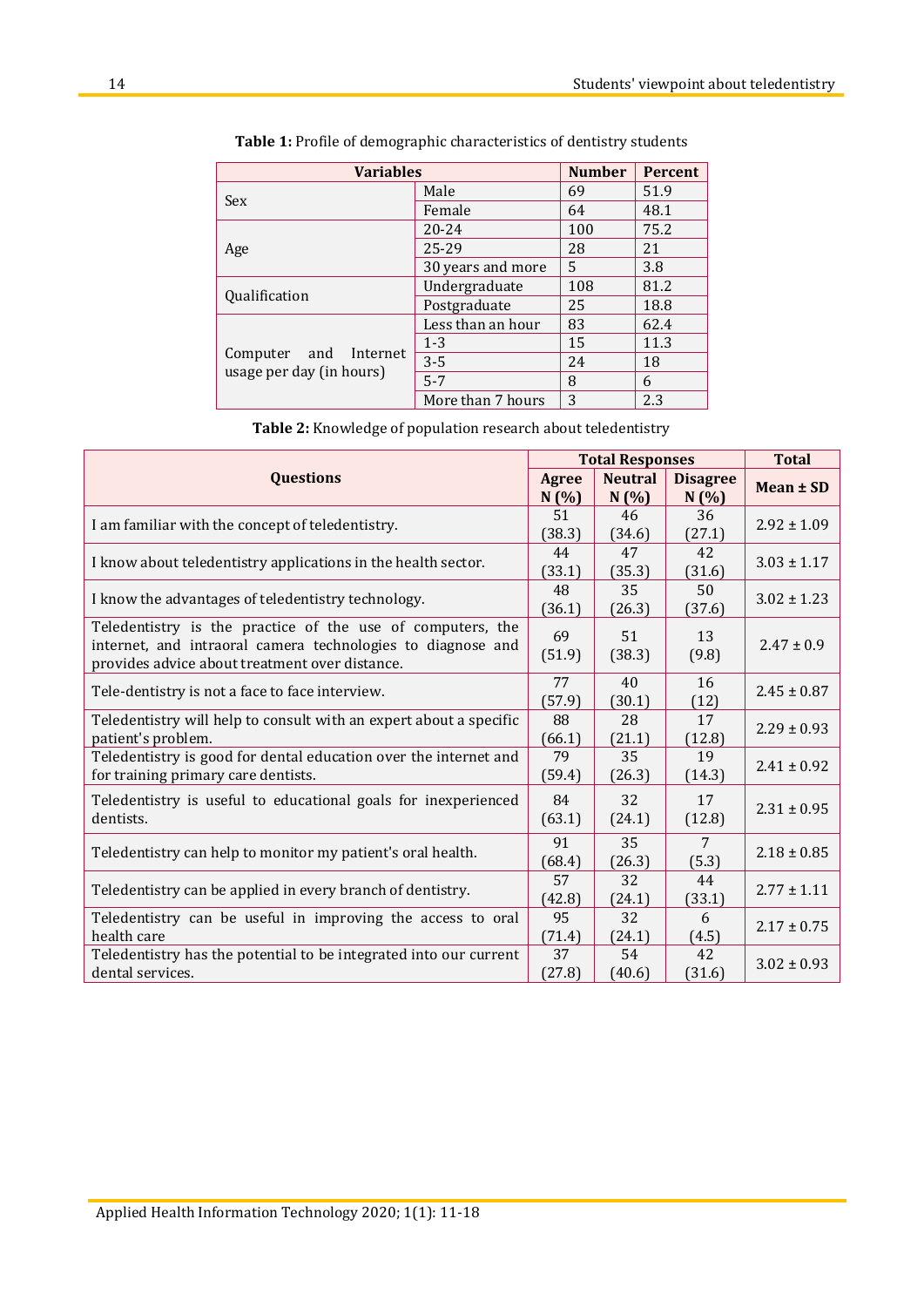| <b>Questions</b>                                                             |               | <b>Total Responses</b> |                         |                 |  |
|------------------------------------------------------------------------------|---------------|------------------------|-------------------------|-----------------|--|
|                                                                              |               | <b>Neutral</b><br>N(%) | <b>Disagree</b><br>N(%) | Mean ± SD       |  |
| I want to use Teledentistry.                                                 | 65<br>(48.8)  | 32<br>(24.1)           | 36<br>(27.1)            | $2.65 \pm 1.12$ |  |
| The use of Teledentistry increases the career opportunities of hospital      | 52            | 51                     | 30                      | $2.83 \pm 0.94$ |  |
| dental staff.                                                                | (39.1)        | (38.3)                 | (22.6)                  |                 |  |
| Teledentistry can provide me a good understanding of the patient's           | 74            | 40                     | 19                      | $2.52 \pm 0.82$ |  |
| oral health problem over the internet.                                       | (55.6)        | (30.1)                 | (4.3)                   |                 |  |
| Using teledentistry, I will be able to monitor my patient's condition        | 55            | 46                     | 32                      | $2.83 \pm 0.96$ |  |
| well.                                                                        | (41.3)        | (34.6)                 | (24.1)                  |                 |  |
| I think dental examinations are accurate via computers and intraoral         | 36            | 43                     | 54                      | $3.18 \pm 1.02$ |  |
| cameras as in the traditional office setting.                                | (27.1)        | (32.3)                 | (40.6)                  |                 |  |
| I think children and parents would be receptive to having a dental           | 44            | 67                     | 22                      | $2.79 \pm 0.95$ |  |
| examination done via computers and intraoral cameras.                        | (33.1)        | (50.4)                 | (16.5)                  |                 |  |
| Teledentistry is a convenient form of oral health care delivery which        | 72            | 40                     | 21                      | $2.56 \pm 0.87$ |  |
| makes dental examination easier.                                             | (54.1)        | (30.1)                 | (15.8)                  |                 |  |
| Teledentistry will be a standard way of oral health care delivery.           | 51<br>(38.3)  | 50<br>(37.6)           | 32<br>(24.1)            | $2.80 \pm 0.87$ |  |
| Teledentistry can be an addition to the regular care we (the dentists)       | 101           | 18                     | 14                      | $2.20 \pm 0.82$ |  |
| provide.                                                                     | (75.9)        | (13.5)                 | (10.6)                  |                 |  |
| Teledentistry can reduce costs for dental practices.                         | 81<br>(60.9)  | 38<br>(28.6)           | 14<br>(10.5)            | $2.41 \pm 0.92$ |  |
| Teledentistry can save time for me.                                          | 102<br>(76.7) | 22<br>(16.5)           | 9<br>(6.8)              | $2.14 \pm 0.8$  |  |
| Teledentistry can be considered as a solution to reduce medical travel.      | 95<br>(71.4)  | 27<br>(20.3)           | 11<br>(8.3)             | $2.26 \pm 0.88$ |  |
| I think Teledentistry can increase the accessibility of specialists to rural | 90            | 17                     | 26                      | $2.37 \pm 0.99$ |  |
| and underserved communities for their dental needs.                          | (67.7)        | (12.8)                 | (19.5)                  |                 |  |
| Teledentistry can improve the shortage of dental professionals in            | 81            | 30                     | 22                      | $2.46 \pm 0.88$ |  |
| medical centers.                                                             | (60.9)        | (22.6)                 | (16.5)                  |                 |  |
| Tele-dentistry provides the necessary information to make it easier to       | 78            | 41                     | 14                      | $2.41 \pm 0.85$ |  |
| diagnose.                                                                    | (58.7)        | (30.8)                 | (10.5)                  |                 |  |
| Teledentistry can improve diagnosis skills and dentist's knowledge           | 64            | 57                     | 12                      | $2.55 \pm 0.74$ |  |
| through continuous professional development.                                 | (48.1)        | (42.9)                 | (9)                     |                 |  |
| Lack of awareness and infrastructure are the main challenges of Tele-        | 97            | 30                     | 6                       | $1.99 \pm 0.86$ |  |
| dentistry.                                                                   | (72.9)        | (22.6)                 | (4.5)                   |                 |  |

| Table 3: The attitude of population research about teledentistry |  |
|------------------------------------------------------------------|--|
|------------------------------------------------------------------|--|

**Table 4:** Dependency between demographic characteristics, knowledge, and attitude of the dentistry students

| <b>Variables</b>   |                   | Knowledge       |               |                | <b>Attitude</b> |                 |         |      |
|--------------------|-------------------|-----------------|---------------|----------------|-----------------|-----------------|---------|------|
|                    |                   | Mean ± SD       | <b>ANOVA</b>  | <b>P-value</b> | Mean ± SD       | <b>ANOVA</b>    | P-value |      |
| Age group (years)  | $20 - 24$         | $2.62 \pm 0.50$ | 0.04          | 2.92           | $2.54 \pm 0.46$ | 0.83            | 2.28    |      |
|                    | 25-29             | $2.50 \pm 0.48$ |               |                | $2.52 \pm 0.50$ |                 |         |      |
|                    | 30 and more       | $2.61 \pm 0.24$ |               |                | $2.66 \pm 0.19$ |                 |         |      |
|                    | Less than an hour | $2.64 \pm 0.52$ | 0.63          |                | $2.58 \pm 0.51$ | 0.42            | 0.99    |      |
| Computer and       | $1 - 3$           | $2.45 \pm 0.57$ |               |                | $2.47 \pm 0.30$ |                 |         |      |
| Internet usage per | $3 - 5$           | $2.53 \pm 0.43$ |               | 0.65           | $2.41 \pm 0.35$ |                 |         |      |
| day (in hours)     | $5 - 7$           | $2.56 \pm 0.58$ |               |                |                 | $2.59 \pm 0.63$ |         |      |
|                    | More than 7 hours | $2.59 \pm 0.50$ |               |                | $2.59 \pm 0.50$ |                 |         |      |
| variables          |                   | Knowledge       |               |                | <b>Attitude</b> |                 |         |      |
|                    |                   | Mean $\pm$ SD   | <b>T-test</b> | P-value        | Mean ± SD       | <b>T-test</b>   | P-value |      |
| <b>Sex</b>         | Male              | $2.55 \pm 0.51$ | $-0.79$       | 0.43           | $2.49 \pm 0.47$ | $-0.89$         | 0.38    |      |
|                    | Female            | $2.62 \pm 0.50$ |               |                | $2.56 \pm 0.47$ |                 |         |      |
| Qualification      | Undergraduate     | $2.59 \pm 0.51$ | 0.29          |                | 0.77            | $2.51 \pm 0.46$ | $-1.09$ | 0.28 |
|                    | Postgraduate      | $2.56 \pm 0.47$ |               |                | $2.62 \pm 0.51$ |                 |         |      |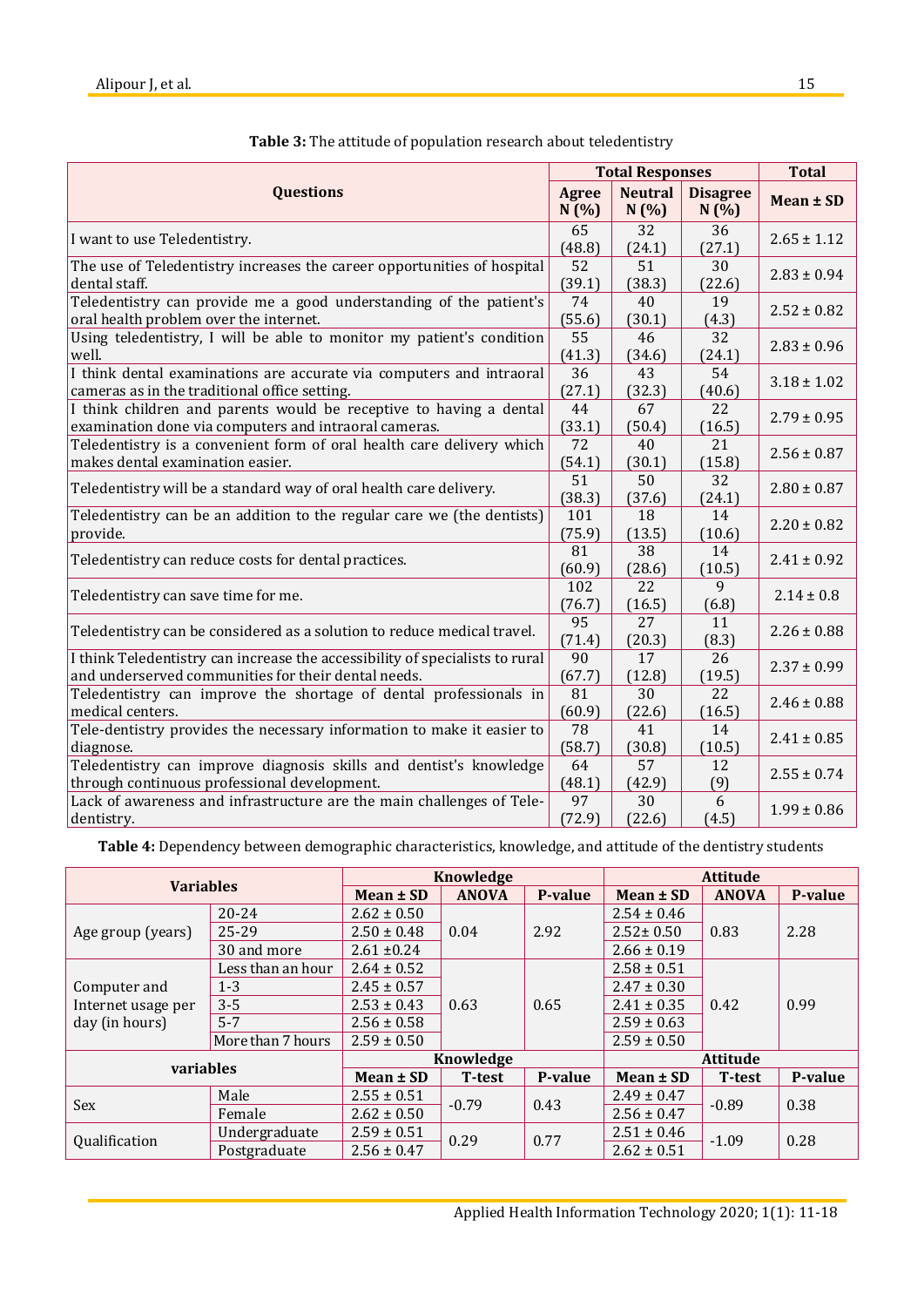# **Discussion**

Advances in technology have changed the way of providing oral care services. Teledentistry is one of the technologyinfluenced and expanding dentistry fields and can be used in various fields of treatment, counseling, education, and research, and allows different dentists to work together in these matters (12, 16, 17). Therefore, dentistry professionals' knowledge and attitude can be very useful in using this technology and its capabilities.

Most of the participants in this study were male and were studying in undergraduate courses, which is consistent with the findings of a study conducted in India (18). The mean age of the subjects in this study was 23.5 years, and they used computers and the Internet for less than one hour during the day. In studies conducted in Pakistan and India, participants' mean age was 29.5 and 32.4 years, respectively (18, 19). The use of the Internet and computers is varied in different societies. In India, for example, they used computers and the Internet for up to two hours a day (18), while in Pakistan, most of the study population used the Internet between zero and 10 hours a week, and they considered them experienced in using computers (19).

The mean score of knowledge and attitude of the research population in this study was less than three and was undesirable. Bahaadinbeigi and Boringi achieved similar results in their studies (11, 13), while the results of studies conducted by Balsaraf and Pradhan were consistent with the results of this study (16, 17). A study conducted to evaluate Iranian dentists' knowledge, and performance about the use of information technology in 2013 also showed that dentists did not have sufficient knowledge about the professional use of information technology and were weak about the general use of Information technology. Most dentists in this study had never provided online counseling, and only about one-third of them sometimes did online counseling.

Evidence shows that dentists do not pay much attention to modern counseling methods, while these methods are used successfully in developed countries (20). Therefore, it is needed to upgrade dentistry students' knowledge to use this technology more in the future. However, with the new situation in which all countries are currently affected by the epidemic of COVID-19, this threat can be used to improve the medical community's attitude to the use of this technology in everyday affairs.

The results of the participants' knowledge assessment in this study showed that most of them believed that they are aware of the applications of teledentistry in the health sector and know its benefits and dentistry can integrate into current dental services. In similar studies, the application of teledentistry for dental education (18), oral health education in the community, dental tourism (13), and oral health care (11) were mentioned. Also, saving time (7, 13, 17), reducing costs (7, 17, 18), and improving access to services (7, 17, 19) were among the benefits mentioned in various studies. According to some other studies, this technology was not economical and costeffective (11, 13).

Patel considered full understanding and attention to the healthcare environment and a commitment to full integration of teledentistry in that environment as prerequisites for the implementation of teledentistry programs. To achieve this goal, it was necessary to coordinate clinical strategies with organizational goals, which requires strong political support. In his view, the challenges of stakeholders should be considered in particular (21).

Therefore, to make teledentistry operational, it is necessary to make detailed plans at the country's health management's highest levels. It is also essential to use the opinions of various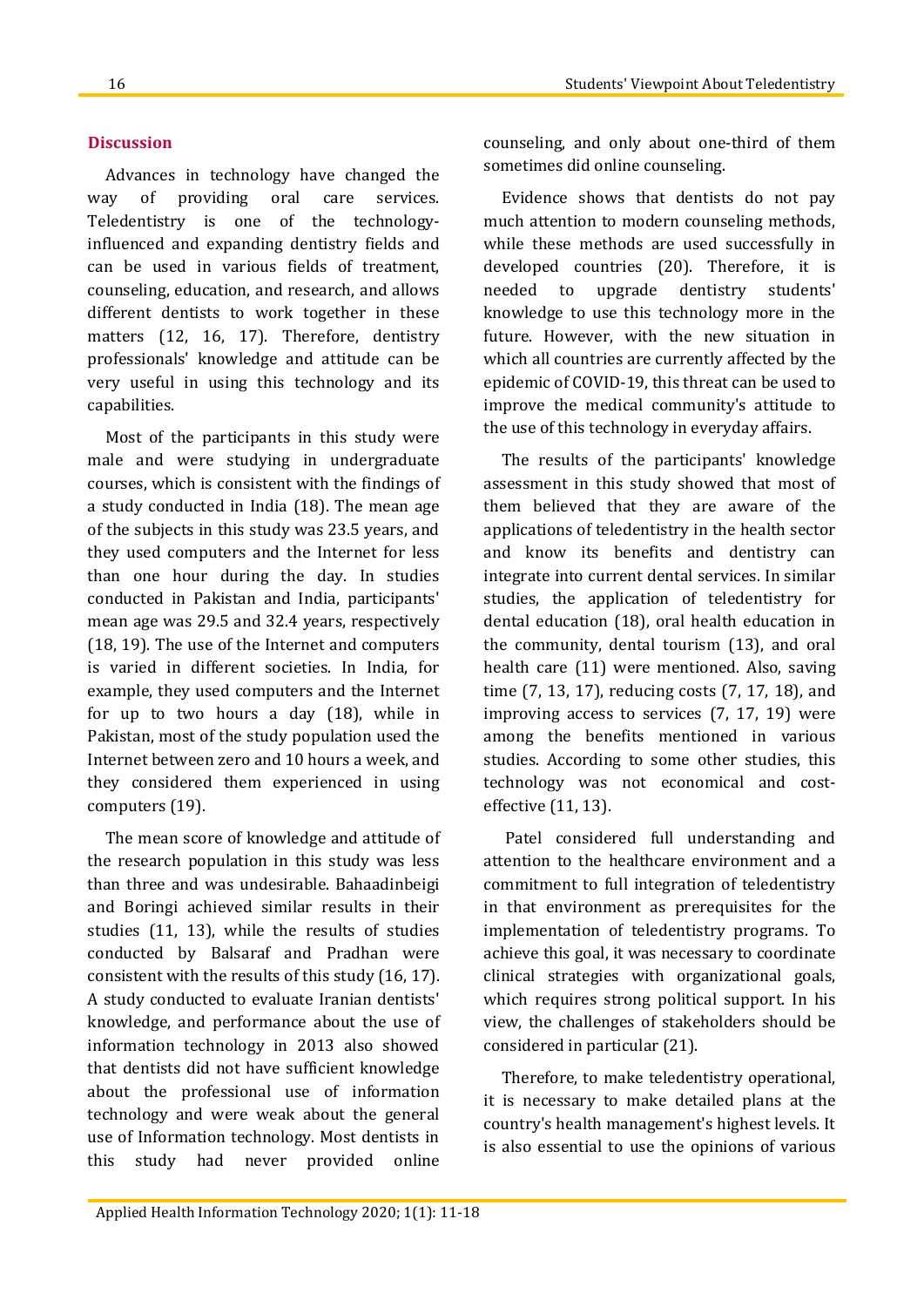stakeholders who will be the users of this technology in planning, including managers of dental clinics, various specialists in dental sciences, different personnel working in dental clinics, and other employees that are somehow related to this technology. It is noteworthy that the support of senior political managers of the country is a requirement for teledentistry.

Few people in this research population considered teledentistry useful in improving access to oral health care and believed that this technology could help monitor their patient's oral health. In Boringi's study, most respondents believed that teledentistry had limited use in dental emergencies and general dentistry (11), but another study found that teledentistry had a positive effect on dental services in rural areas (5). Therefore, more studies are needed to prove the efficiency and economics of this technology to change experts' views on the use of this technology.

According to the assessment results of the attitude of the research population, most participants in the study believed that examinations through computers and intraoral cameras are as accurate as in-office examinations (11, 18), and this could be because new generation students are more likely to use various technologies, including smartphones, and have more confidence in and use new technologies. As found in the Nagarajapa study, those with more than ten years of experience had less knowledge of teledentistry than those with less than ten years of experience (18). The findings of the present study also showed that there was only a relationship between the age group variable and the knowledge and attitude of the research community, which confirms the above statement.

Most of the participants in this study did not consider the lack of awareness and infrastructure as the most important teledentistry challenges. Lack of computer skills and the impossibility of providing services online were obstacles to the implementation of teledentistry mentioned in the study conducted in Pakistan (22), and lack of infrastructure was also mentioned in several studies as obstacles to the implementation of this technology (7, 11) which was not consistent with the results of this study.

# **Conclusion**

The results of the present study showed that the knowledge and attitude of dentistry students towards teledentistry was not desirable and needed more attention. Due to the new conditions due to the outbreak of infectious diseases such as COVID-19 globally, the need to use telemedicine technology in all clinical areas, including dentistry, has become more urgent. Therefore, the relevant institutions must pay more attention to the necessary measures such as holding educational classes and conducting research on the efficiency and cost-effectiveness of teledentistry to improve students' level of knowledge and attitude and make this technology operational and integrate it into the health environment.

# **Disclaimer Statements**

- **Conflict of Interests:** None
- **Financial support or sponsorship:** None
- **Protection of Human and Animal Subjects:**  These subjects were not included in this study.
- **Authors' contributions:** All of the authors have contributed to writing the article. Final proofreading was made by the corresponding author.

## **References**

- 1. Riley III JL, Gilbert GH, Heft MW. Dental attitudes: proximal basis for oral health disparities in adults. Community dentistry and oral epidemiology. 2006;34(4):289-98.
- 2. Mazaheri R, Rouzbahani NA, Jabarifar SE, Birjandi N, Bayat HR. Evaluation of oral health status in 8- 11-year-old primary school students of Isfahan and its effect on their family. Journal of Isfahan Dental School 2012:151-61.
- 3. Piri M, Jalali R, Amini AA. Factors contributing to the Development of justice the centrality health